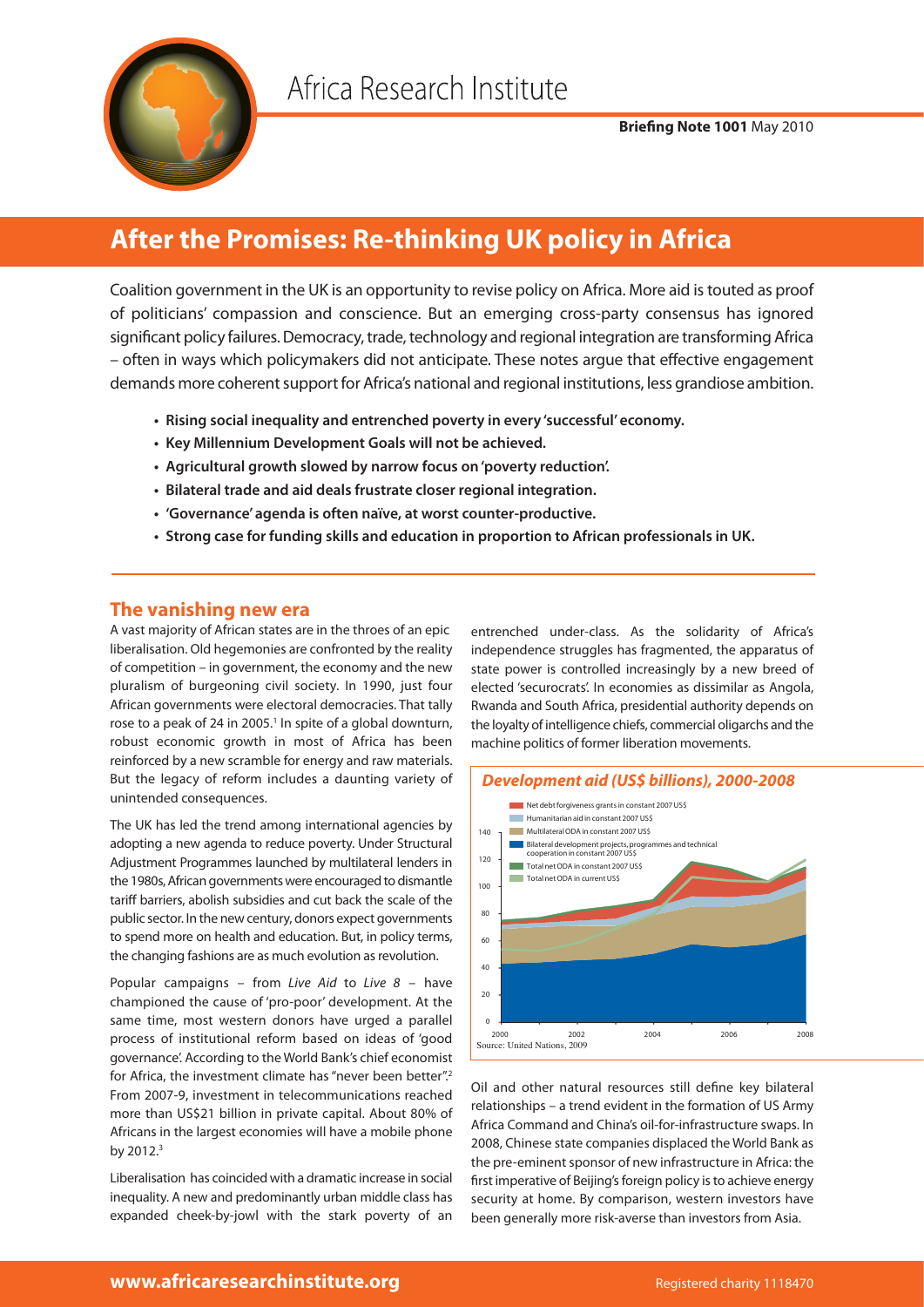### **The MDGs, a reckoning**

Total global spending on international development reached a new high in 2009, but among G8 countries only the UK and Japan have substantially increased their contributions for Africa. The UK has more than doubled bilateral aid to sub-Saharan Africa from its 2003-4 level, and was the first G8 nation to commit to the United Nations' target of allocating 0.7% of national income to development by 2013. Even so, Africa will achieve none of the principal UN Millennium Development Goals (MDGs).

The key UN targets – to reduce the incidence of poverty and hunger by half by 2015, and to achieve full employment – remain beyond reach in Africa. Shortfalls in donor funding are not a significant cause. **Advocates of more aid should acknowledge that sub-Saharan Africa receives 40% of global aid, yet the social impact of economic growth has diverged from most other developing economies.** Worldwide, the number of people living in extreme poverty fell by a quarter between 1981 and 2005. In Africa, the number almost doubled over the same period.4

#### *Progress to MDG goals, by region*

- Already met the target or very close to meeting the target.
- **Progress sufficient to reach the target if prevailing trends persist.**
- **Progress insufficient to reach the target if prevailing trends persist.**
- No progress or deterioration.

|                                                            | <b>North Africa</b>                  | Sub-Saharan<br><b>Africa</b>         |
|------------------------------------------------------------|--------------------------------------|--------------------------------------|
| <b>GOAL 1   Eradicate extreme poverty and hunger</b>       |                                      |                                      |
| <b>Reduce extreme</b><br>poverty by half                   | low poverty                          | very high<br>poverty                 |
| <b>Productive and decent</b><br>employment                 | very large deficit<br>in decent work | very large deficit<br>in decent work |
| Reduce hunger by half                                      | low hunger                           | very high hunger                     |
| <b>GOAL 2   Achieve universal primary education</b>        |                                      |                                      |
| Universal primary schooling                                | high enrolment                       | low enrolment                        |
| <b>GOAL 3   Promote gender equality</b>                    |                                      |                                      |
| Equal girls' enrolment in<br>primary school                | close to parity                      | close to parity                      |
| Women's share of<br>paid employment                        | low share                            | low share                            |
| <b>GOAL 4   Reduce child mortality</b>                     |                                      |                                      |
| Reduce mortality of under-<br>five-year-olds by two thirds | low mortality                        | very high<br>mortality               |
| <b>Measles immunization</b>                                | high coverage                        | moderate<br>coverage                 |
| <b>GOAL 5   Improve maternal health</b>                    |                                      |                                      |
| <b>Reduce maternal mortality</b><br>by three quarters      | moderate<br>mortality                | very high<br>mortality               |
| Access to reproductive health                              | moderate access                      | low access                           |

Source: United Nations, 2009

The record includes notable successes: universal primary education could be available by 2015, and safe drinking water is more accessible. Both are priorities for the UK Department for International Development (DFID). But overall, progress in health has been described as 'poor' by the UN Economic Commission for Africa – and no advance has been made in reducing maternal mortality.<sup>5</sup> Bold declarations of a new era in international development are premature.

DFID has challenged conventional wisdom – up to a point. General Budget Support, a mechanism to channel aid directly to national treasuries, was devised to encourage local ownership of policy. Yet the UK National Audit Office found it impossible to measure the value for money of donor funds allocated for GBS. Among recipient governments, researchers have described a process of 'political ventriloquism'. Ministers and bureaucrats can say one thing in the 'shop window' of public office and another in the 'smoke-filled rooms' where real decisions are made.<sup>6</sup>

#### **Agriculture, being competitive**

Two thirds of Africans depend on agriculture, yet African states spend an average of just 3-4% of their national budgets on the sector – well short of their a 10% target adopted in 2003 under the African Union's Comprehensive Africa Agriculture Development Programme. More support for smallholder farmers is a new priority among donors, albeit not for the first time. But rising investment in African agriculture has not been matched by clear policy goals.

#### *'Until African agriculture is commercially viable there will always be hunger in Africa'*

– Dr Stephen Mbithi, chief executive, Fresh Produceand Exporter Association of Kenya7

Agriculture is Africa's most neglected, and important, potential competitive advantage in the global economy. In recent years, donors have supported measures to achieve both national food security and self-sufficiency among rural populations. An array of new initatives – from subsidised fertiliser to high-yielding hybrid seeds – have encouraged self-sufficiency among rural households. In fact, most smallholders in Africa are net purchasers of food.

**Policy must separate agricultural investment – cleanly and unambiguously – from other measures to reduce poverty among rural populations.** Policymakers have been preoccupied by arguments over the relative productivity of smallholder and largeholder farms. Yet scale is an unreliable measure of competitiveness. Labour-intensive smallholder farms can be, and often have been, more productive than more capital-intensive large estates. In Kenya, exports of high quality vegetables tended by smallholders have made horticulture the largest sector of the economy.

Politicians routinely conflate food security – having enough to eat – with self-sufficiency, which means eating your own crop. The Alliance for a Green Revolution in Africa (AGRA) – chaired by Kofi Annan and funded by the Gates Foundation and DFID – has funded diverse stimuli for smallholders. Yet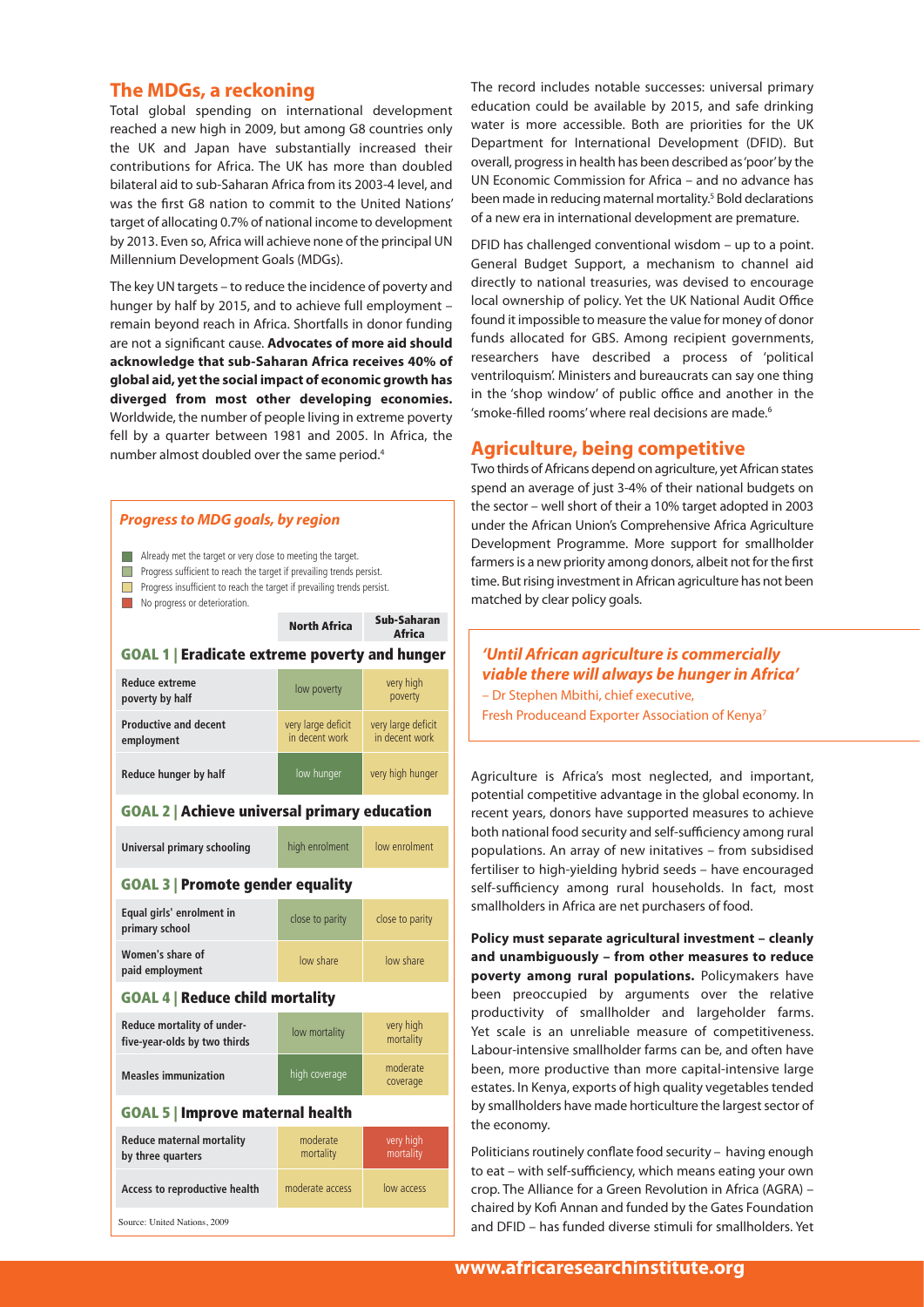the most vulnerable subsistence farmers are unlikely to escape poverty by becoming more dependent on agriculture. The lesson from Kenya is that only smallholders who are well organised and integrated with the commercial sector can become competitive.

Commercial investment in agriculture is certain to expand in response to global food insecurity. Already, China is importing grain from Africa. Egypt has forecast US\$40 billion of new investment in agro-industries.8 The policy environment should not discourage African farmers, large or small, from participation in industrial agriculture. More investment in infrastructure, irrigation and improved access to markets will make farmers competitive, and foster alternative livelihoods. Donors must beware well-intentioned policies which preserve an impoverished way of life.

#### **Think regional**

Greater cooperation between states is the fast track to economic development and the provision of public goods, from cross-border infrastructure to coordinated treatment of disease. Trade and investment are vital to economic growth and the pursuit of long term prosperity, but their direct impact on poverty is often slight. While common markets and other measures to boost trade have dominated policy, a narrow economic agenda has obscured the role of regional public goods as a catalyst for poverty reduction.

The benefits of regional public goods tend to be widely distributed. Improvements to the supply of electricity from a regional power pool are useful both to industry and to the public. New roads reduce the time and costs of transport for all. Infrastructure, common standards in law and regional mediation of conflicts are proven means to foster economic growth and reduce poverty. Regional public goods are the key to unlock economies of scale in Africa.

Bilateral relationships which impede regional integration do not serve the longer term interests of Africans or donors. The European Union (EU) remains Africa's leading trading partner, but negotiations between the EU and individual African states have proved confusing and divisive. Bilateral Economic Partnership Agreements (EPAs) have slowed the pace of regional integration. Among regional blocs, only the East African Community may reach a multilateral agreement on behalf of its member states in 2010.

**The UK should exert influence in Brussels to revive agreements between the EU and regional blocs in Africa.** The case for cooperation is reinforced by the example of African delegates at the Copenhagen summit in December 2009. Their unified stance on climate change augurs well for a more coherent African position in world trade talks. Recognition of common regional interests is evident in other forms of integration – from development corridors to power-sharing, whether of electricity or in politics.

#### **Conflict, resolution**

Regional organisations in Africa have an improving record of interventions to defend peace and democracy. Since its inception in 2003, the Peace and Security Council of the African Union has coordinated mediation in conflicts and political crises across the continent. Troops from the AU, Economic

## **Skills migration From 'drain' to gain**

The UK has benefited from the migration of African professionals. About 20,000 skilled Africans leave to work in industrialised nations every year.<sup>9</sup> More than a third of South African and Zimbabwean nurses work in OECD countries.10 **The UK should dedicate a share of its aid budget – in proportion to the tax contribution of African professionals in Britain – to reduce the skills deficit in Africa's health, education and engineering sectors.** 

In an era of global economic integration, it is neither feasible nor morally defensible to prevent qualified African professionals from seeking opportunities abroad. Skills migration can bring social benefits from the repatriation of wages to Africa. In the UK, average salaries for nurses are about ten times those in Kenya.

Cash remittances from the African diaspora are worth about US\$40 billion a year, a sum equivalent to all development aid to Africa in 2007.<sup>11</sup> But shortages of skilled labour deter investment, while the cost of importing expatriate skills to sub-Saharan Africa has been estimated at about US\$4 billion a year.<sup>12</sup> Innovative training schemes are a viable means to compensate African countries for their investment in education and training of skilled migrants.

In Nairobi, the African Medical and Research Foundation (AMREF) has developed a distance learning programme for nurses to upgrade their skills while continuing in work. More than 7,000 Kenyan nurses have enrolled for training with AMREF at their own expense since 2005, but clinical placements and other resources are limited. Donors should fund new capacity to upgrade the skills of African professionals, especially in health.

Community of West African States (ECOWAS), and Southern African Development Community (SADC) have been deployed in six countries. In Darfur, the consent of the Sudanese government for international peacekeeping was contingent on the inclusion of African troops under AU command.

Institutional mechanisms have prevailed over individuals. In 2009, Libyan president Muammar Qaddafi was rebuffed, while AU chairman, when he opposed sanctions against coup leaders in Mauritania. "President Qaddafi has taken his own steps," stated Edouard Aho-Glele, Benin's ambassador to the AU, "If the junta brings back constitutional order, there will be no sanctions. But we have not been informed of such a state of affairs for the moment."13

The AU has a short but robust record of defending constitutional systems. *Coups d'état* – or 'unconstitutional changes of power' in AU jargon – have triggered punitive measures, including suspension of AU membership, freezing of assets and travel bans. Multilateral interventions are more frequent in Africa than in Latin America, Asia or the Middle East. In February 2010, AU heads of state agreed to take a tougher stance on unconstitutional conduct by sitting presidents.